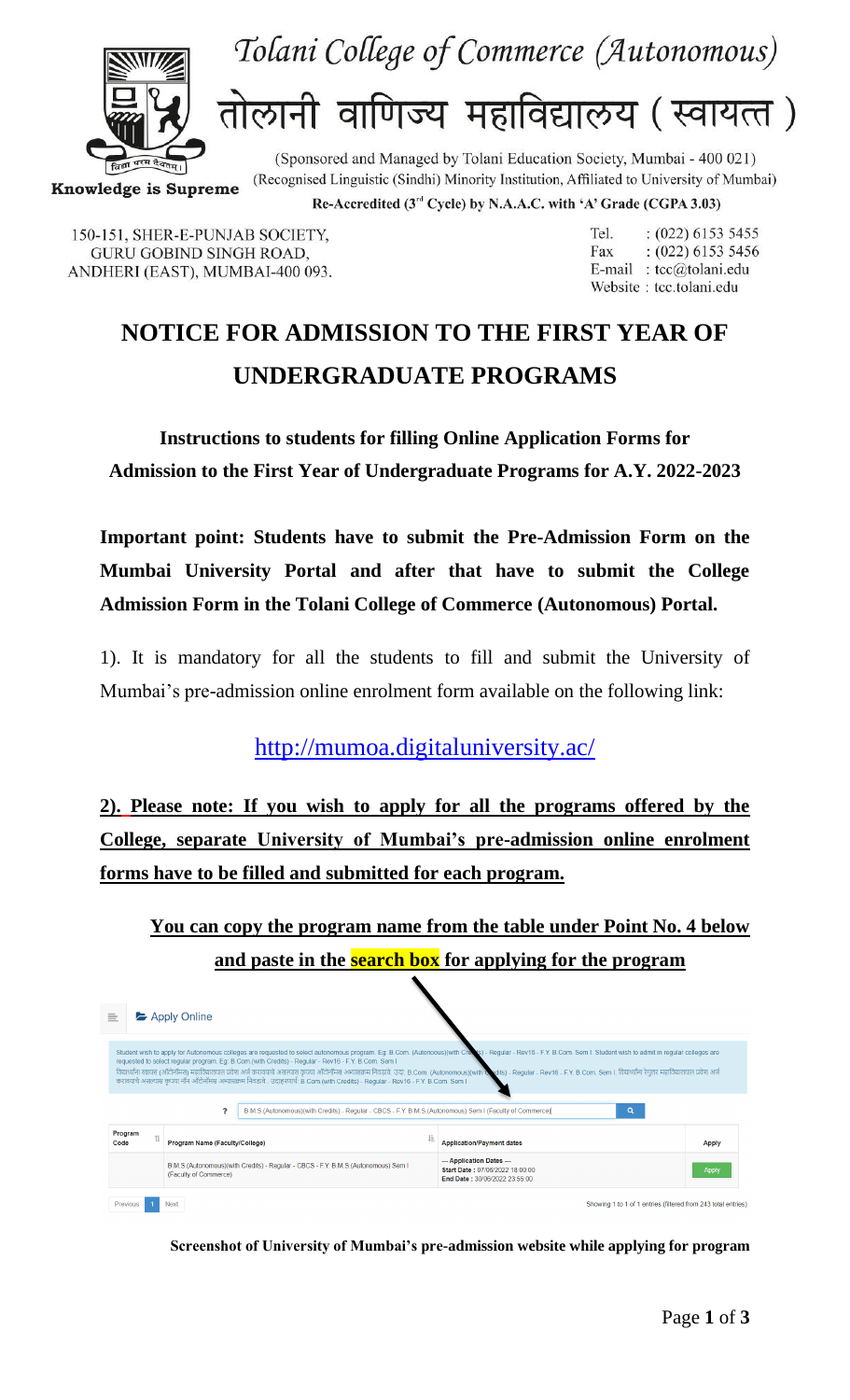3). After successful submission of this form, a registration number will be generated which has to be entered while filling Tolani College online admission form.

| 4). While filling the University Pre-Admission Form select the program from the |  |  |  |  |
|---------------------------------------------------------------------------------|--|--|--|--|
| list as indicated in the following table:                                       |  |  |  |  |

| <b>Undergraduate Programs</b> | <b>Program Name in University Portal which you have to select</b>                                                    |  |  |  |
|-------------------------------|----------------------------------------------------------------------------------------------------------------------|--|--|--|
| offered by the College        | while applying for Program                                                                                           |  |  |  |
| B.Com. (Bachelor of           | B.Com. (Autonomous)(with Credits) - Regular - CBCS - F.Y.                                                            |  |  |  |
| Commerce)                     | B.Com.(Autonomous) Sem I (Faculty of Commerce)                                                                       |  |  |  |
| B.M.S. (Bachelor of           | B.M.S.(Autonomous)(with Credits) - Regular - CBCS - F.Y.                                                             |  |  |  |
| Management Studies)           | B.M.S. (Autonomous) Sem I (Faculty of Commerce)                                                                      |  |  |  |
| B.Com. (Accounting $&$        | B.Com. (A.and F.)(Autonomous)(with Credits) - Regular - CBCS -                                                       |  |  |  |
| Finance)                      | F.Y. B.Com. (A. and F.)(Autonomous) Sem I (Faculty of Commerce)                                                      |  |  |  |
| B.Com. (Banking $&$           | B.Com. (B.and I.)(Autonomous)(with Credits) - Regular - CBCS -                                                       |  |  |  |
| Insurance)                    | F.Y. B.Com. (B. and I.)(Autonomous) Sem I (Faculty of Commerce)                                                      |  |  |  |
| B.Com. (Financial             | B.Com. (F.M.)(Autonomous)(with Credits) - Regular - CBCS - F.Y.                                                      |  |  |  |
| Markets)                      | B.Com. (F.M.)(Autonomous) Sem I (Faculty of Commerce)                                                                |  |  |  |
| B.Sc. (Information            | B.Sc. (I.T.) (Autonomous) (with Credits) - Regular - CBCS - F.Y.B.Sc.                                                |  |  |  |
| Technology) - B.Sc.(I.T.)     | (I.T.) (Autonomous) Sem I (Faculty of Science)                                                                       |  |  |  |
| B.B.A. in Logistics           | B.B.A(Autonomous)(with Credits) - Regular - CBCS - Logistics -<br>F.Y.B.B.A.(Autonomous) Sem I (Faculty of Commerce) |  |  |  |

## **Links for submission of the Online Admission Form of Tolani College of Commerce (Autonomous)**

| In-house students for the  | https://cimsstudent.mastersofterp.in/  |
|----------------------------|----------------------------------------|
| <b>B.Com. Program</b>      |                                        |
| In-house students for all  | https://enrollonline.co.in/Registratio |
| the other programs         | n/Apply/TCCM                           |
| Outsider (other colleges)  | https://enrollonline.co.in/Registratio |
| students who have passed   | n/Apply/TCCM                           |
| $12th$ Std. / equivalent   |                                        |
| exams for all the programs |                                        |